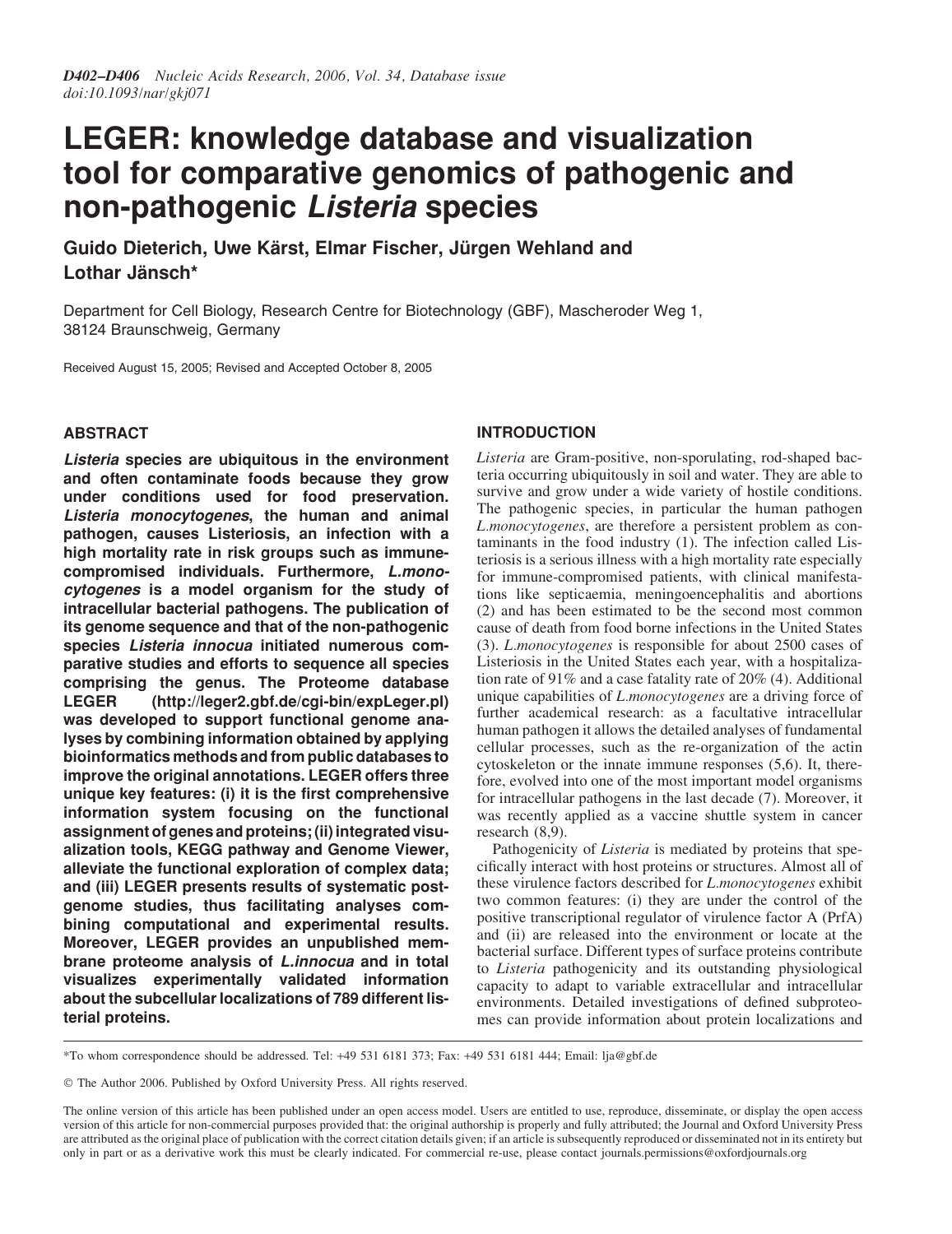processes that correlate with individual pathogenic or nonpathogenic lifestyles.

The genus *Listeria* comprises six species and is closely related to, for example, Bacillus, Streptococcus and Staphylo-<sup>5</sup> coccus. The genome sequences of L.monocytogenes and the non-pathogenic species L.innocua were published by the European Listeria Genome Consortium in 2001 (10). A genome database ListiList [\(http://genolist.pasteur.fr/](http://genolist.pasteur.fr/) ListiList/) was established at the Institut Pasteur summarizing 10 basically the annotation generated for the original publication that is now partially outdated. The German PathoGenoMik network and the Institut Pasteur cooperate in sequencing genomes of all other listerial species [\(http://www.genomik.](http://www.genomik) uni-wuerzburg.de/). Thus, Listeria will probably be the first completely sequenced bacterial genus. While the original publication of the genomes from L.monocytogenes and L.innocua has catalyzed many new research activities comprising several approaches for systematic investigations by proteomics and transcriptomics (11–14), the expected sequencing of the complete genus will entail additional functional genome analyses.

Content and design of LEGER were developed to support current and upcoming comparative functional analyses and to relate experimental and bioinformatics results to the organization of genes in metabolic pathways or in the genome. Several tools are available to compare the structural organization of genomes (e.g. ERGO from IntegratedGenomics), but unfortunately neither summarize existing knowledge that can be derived from recent systematic 'omic' approaches nor provide an actual view of the most recent functional interpretations that can be found in literature. Besides, just one experimental database was published for *L.monocytogenes* before but is restricted (i) to a few 2D-PAGE reference maps of cytosolic fractions and (ii) surprisingly does not provide any portal for user queries  $(15)$ .

The concept of LEGER overcomes these limitations and is based on three complementary topics: (i) LEGER provides a comprehensive information system that specifically focuses on the requirements of Listeria research incorporating functional descriptions from the original genome annotation to the most recent findings that can be found in literature. (ii) Customized result tables are extended by the integration of a KEGG and Genome Viewer for the functional and comparative exploration of complex datasets. (iii) LEGER currently comprises the experimental knowledge of nine systematic post-genome analyses that either define the physiological adaptation to hostile environmental conditions or reveal the subcellular localization of proteins. Particular attention was and will be paid to the integration of results derived from non-gel-based approaches, such as LC-MS/MS, that—contrary to traditional 2D-PAGE analyses—are unbiased by the biochemical properties of the investigated proteins and can provide representative proteome profiles for any type of subcellular localization. Comprehensive studies already exist for L.monocytogenes and L.innocua that took advantage of this type of proteome workflow and have characterized systematically proteins located at the peptidoglycan layer of the cell wall or in supernatant fractions (16,17). The LC-MS/MS-based analysis of membrane proteins from *L.monocytogenes* (18) was complemented by data newly generated for *L.innocua* (this study). Consequently, LEGER can refer to three experimentally validated subcellular proteomes of gene products, namely the secretome, the cell wall and the membrane.

## IMPLEMENTATION

The program that interfaces the database via Internet consists of common gateway interface scripts written in PERL, including the BioPerl (v1.5) library (19). The database was designed and built following the relational model, and installed on a MySQL server (v4.0.21). The scripts are executed on an Apache2 WWW server with Linux as operating system. Several links in the dynamically generated web pages that form the interface make the navigation easy and userfriendly. The dynamic pages are linked to other databases, such as KEGG, UniProt and the NCBI database, and were optimized for Mozilla/Firefox browsers. The BLASTP procedure uses the NCBI BLAST v2.2.9 Toolkit (20). The peptide sequences from the *L.monocytogenes* strains F2365, F6854 and H7858 and predictions of Rho-independent transcription terminators and operons in bacterial genomes were downloaded from TIGR.

## DATABASE CONTENT

#### The information system

Currently LEGER is focusing on annotations corresponding to the genomes of L.monocytogenes EGD-e (serotype 1/2a) and *L.innocua* (CLIP11262) as described in Ref.  $(10)$ . LEGER was designed to support the generation of customized result tables as requested by many researchers (Figure 1). Four ways exist for the selection of genes/proteins from both species that can be used in disjunction: selection from menus, keyword queries, pre-selection of proteins found in post-genome studies and a text field option. Noteworthy, the text field option can be exploited as a simple text-mining tool as LEGER will detect all proteins mentioned in the text according to the nomenclature of bacterial gene names.

The content of the result table can be defined by preselecting individual types of information that are grouped and presented by LEGER as part of four main topics, termed Annotation, Subcellular Localization, Protein Information and Comparative Genomics.

The topic 'Annotation' refers to information for the functional assignment of genes or proteins. Whereas 'Description' and 'Classification' represent the original annotation, the UniProt–Swiss-Prot entries give access to the data of curated databases to reveal inconsistencies accumulated in the past years. However, further powerful databases and services have to be considered for the generation of functional hypotheses and thus are included as part of this topic (e.g. Gene Ontology Annotation from UniProt and InterPro). With 'SPS-Annotation', the user receives information whether the selected genes/proteins were mentioned within a systematic post-genome study. This part requires manual updating and currently refers to the most important and comprehensive studies such as the investigation of PrfA-dependent gene expression (11), stress regulation and adaptation (12,13) and proteome studies aiming at subcellular reference maps derived from 2D-PAGE analyses (15,21). 'MineBlast' was recently published and can retrieve the most recent functional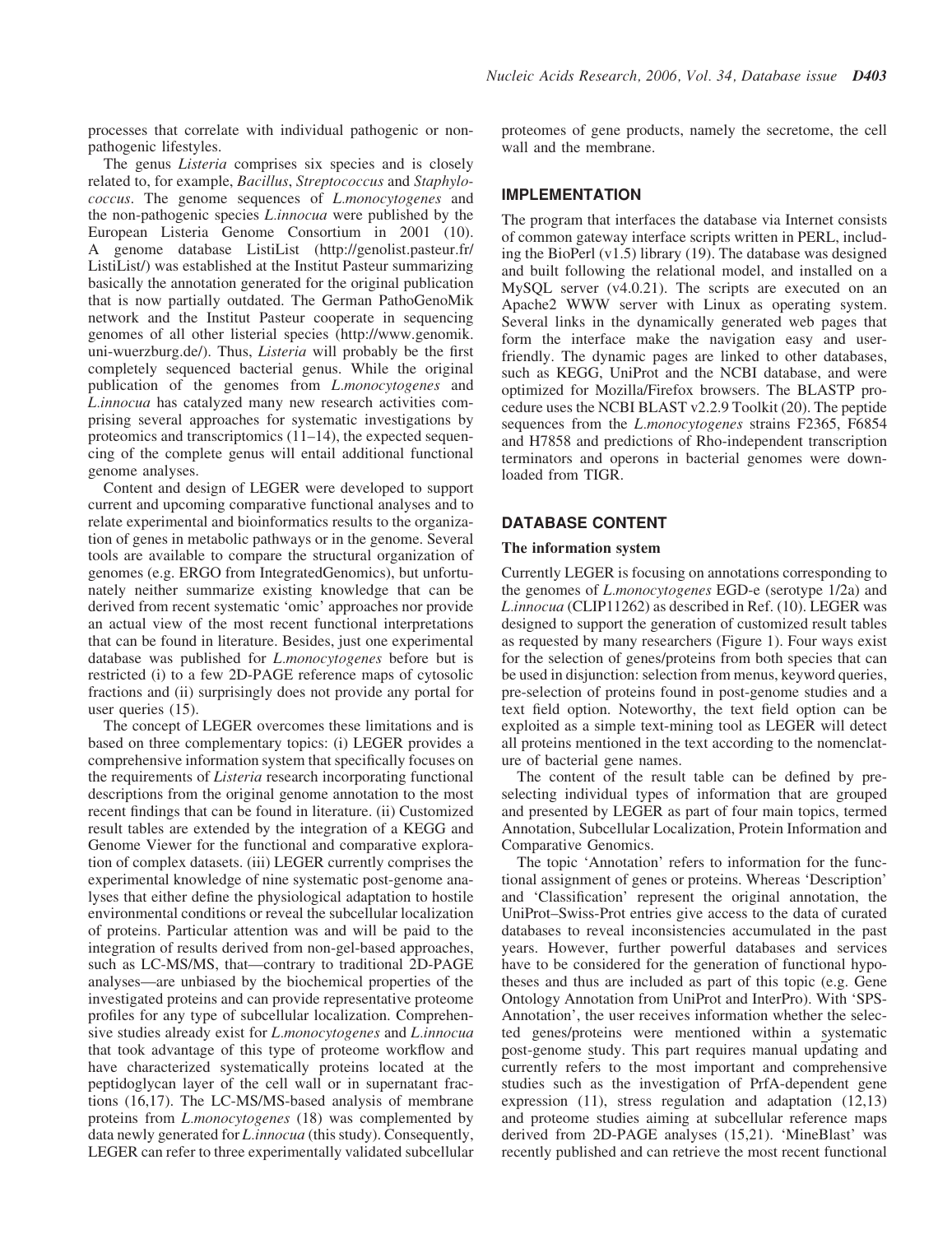

Figure 1. Customized result tables are complemented by MineBlast and visualization tools, such as the Genome Viewer. The MineBlast report (partial) reveals functional descriptions for Lmo1695 found in literature that are currently not available in genome annotations. The Genome Viewer displays the genomic organization around a selected gene (Lmo0433). Each gene symbol provides functional assignments within Pop-up windows ('Feature'). Graphical tracks point to further computational and experimental information. Green bars above the gene symbols summarize validated knowledge about the subcellular localization of proteins. The Genome Viewer by default comparatively presents both Listeria genomes to highlight differential structures and protein abundances (data not shown).

information for listerial proteins and their orthologues from other organisms in literature (22). MineBlast often can complement missing functional assignments with data that were published following the first annotation of a genome and <sup>5</sup> thus alleviates a still highly manual task. A genome-wide MineBlast query was already completed and adapted result pages shortcut the alternative processing using the public NCBI services (BLAST and PubMed queries). 'Genome View' and 'KEGG' generate links to graphical presentations for every gene/protein in the result table. Adapted KEGG pathway pages display the distribution of proteins along biochemical pathways (Figure 2). The Genome Viewer displays the experimental results at the level of genome organization. Genes are visualized according to their length, order and orientation in the genome (Figure 1). Rho-independent terminator sites and operon predictions help to recognize putative transcriptional units. The Genome View is exceptionally qualified for the analysis of proteome profiles generated from defined subcellular localizations. Additional tracks, abbreviated as 'Sec', 'Mem' and 'Cell wall', indicate, by green colored bars above the gene symbols, whether a gene product was detected in non-gel-based proteome studies of the supernatant fraction, the membrane or the bacterial cell wall, respectively.

 $Lm<sub>00430</sub>$ 

 $Lmo0432$ 

 $Lmo0428$ 

Numerous bioinformatics studies predict the subcellular localization of proteins and stimulate an intensive exchange



 $Lmo0437$ 

Figure 2. The integrated KEGG Pathway Viewer facilitates the generation of functional hypotheses. A separate table summarizes affected pathways. Submitted genes or proteins are marked along metabolic or signaling pathway maps. For example, Lmo1986 and Lmo2006, two enzymes out of seventeen that are annotated within the 'Pantothenate and CoA biosynthesis' pathway were found to be co-regulated and mediate the first steps of this synthesis (see partial view of the corresponding map).

of predictive and experimental data. The topic 'Subcellular Localization' refers to state-of-the-art procedures to forecast the presence of transmembrane domains (TMDs) and signal peptides. Two datasets from different approaches for the prediction of TMDs concerning their number, expected position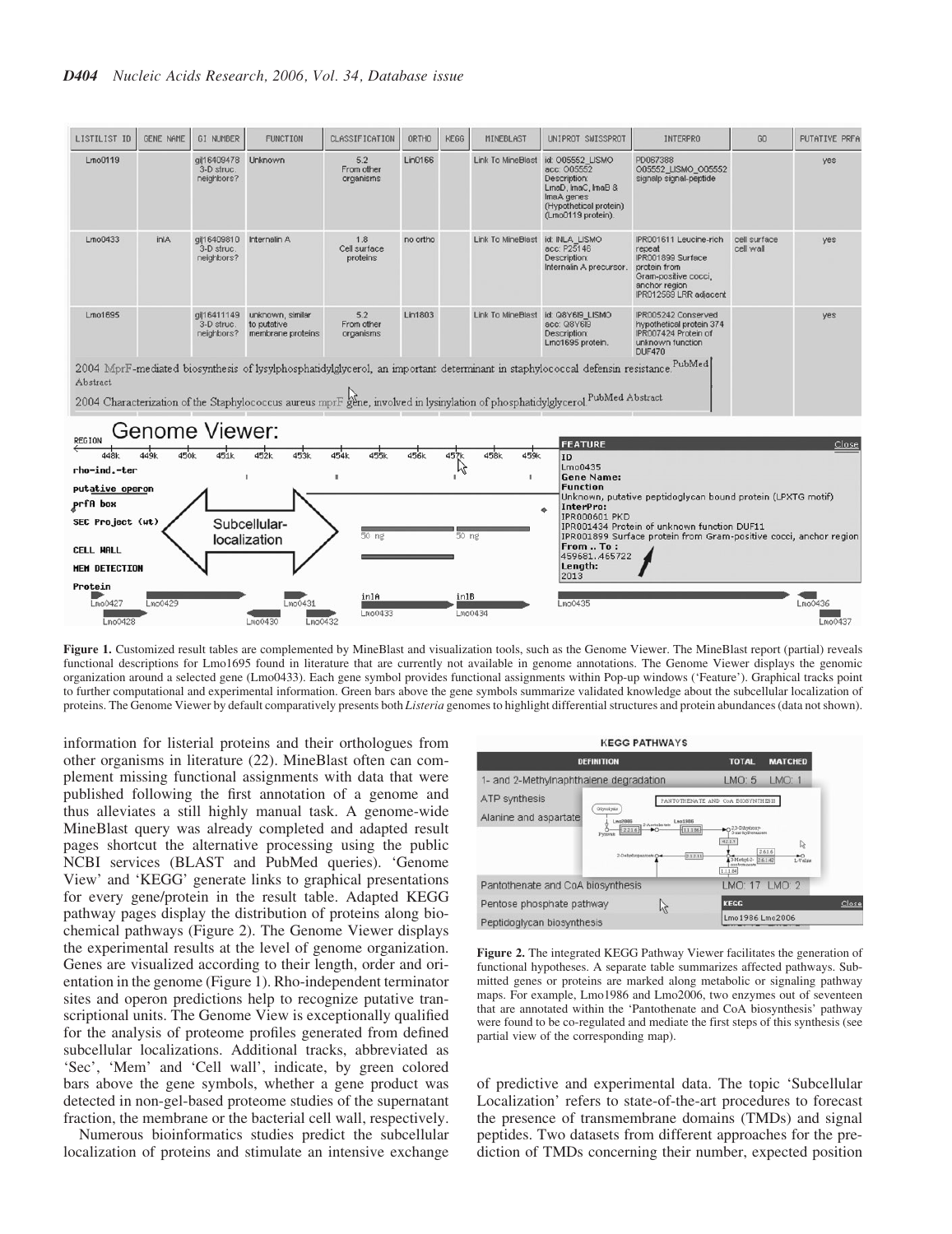within the peptide sequence and predicted topology at the membrane are integrated (23,24). Also available are data of a prediction of signal peptides for L.monocytogenes published recently by Trost *et al.* (16) ranking the results of seven approaches.

The topic 'Protein information' provides basic knowledge about expected physicochemical properties of proteins, such as their calculated hydrophobicity (GRAVY), molecular mass (MolMass) and isoelectric point (pI). This information can help to choose an appropriate biochemical method for the separation of the desired proteins a priori. These parameters can support the detection of proteins within gel systems or indicate by comparative analyses between calculated and observed values the occurrence of post-translational modifications. The number of cysteines 'count Cysteines' has to be considered in 2D-PAGE analyses and mass spectrometry since in some methods cysteins are a prerequisite for the quantitative characterization of proteins (DIGE and ICAT).

The topic 'Comparative Genomics' refers to information that is expected to correlate, in particular, with the saprophytic or pathogenic lifestyle and evolutionary adaptation of L.innocua and L.monocytogenes, respectively. LEGER can also reveal meaningful differences between orthologues. This was achieved by a genome-wide application of InterPro and a comparison of the results (Differences in InterPro). The binding of PrfA at a palindromic sequence within the promoter region is a typical feature of almost all described virulence factors so far. A systematic prediction of genes that are putatively regulated by PrfA using a straightforward mismatch analysis was published in 2001 (10). Approximately  $10\%$  of all genes from L.monocytogenes were supposed to be PrfAdependently regulated (putative PrfA). To further improve the relevance of these predictions we performed a genome-wide weight matrix analysis based on RSAT (25) that takes into account more or less conserved nucleotides from PrfA boxes of known virulence factors (RSAT PrfA).

In conclusion, the information system LEGER comprises a well-organized collection of information beneficial for a variety of listerial post-genome studies. The external utilization of extracted data is guaranteed by an optional export to an Excel file (link below result table).

#### Integration of post-genome projects

While genome sequencing reveals the 'blueprint of life', the derived knowledge promotes hypotheses that have to be validated experimentally. Results generated by systematic approaches, such as proteomics, provide evidence that cannot be derived directly from genome sequences. Here, the investigation of physical interactions of proteins with other molecules and cellular components is of particular interest. <sup>50</sup> Different mechanisms control and ascertain the translocation of proteins from ribosomes to their 'working place' indicating a direct correlation of protein localization and function. Stateof-the-art proteome technologies—basically the combination of liquid chromatography with mass spectrometry—can give <sup>55</sup> representative access to proteome profiles from different subcellular localizations that are largely unbiased by the biochemical properties of the proteins.

Three LC-MS/MS studies regarding L.monocytogenes and L.innocua were published focusing on detailed analyses of proteins that (i) are released into the bacterial environment (16), (ii) are closely attached to the peptidoglycan layer (17) and (iii) were detected in sucrose density gradient purified bacterial membranes (18). Whereas two of these studies comprise results from both species, the investigation of the membrane so far was restricted to *L.monocytogenes*. To complement this approach (and the presentation in LEGER) we analyzed L.innocua precisely according to the protocol of Wehmhoner *et al.* (18) and identified 244 different proteins. The results of the mentioned studies can be pre-selected individually in the information system. LEGER currently refers to 70 970 validated protein localizations corresponding to 789 different proteins. The results are visualized within the integrated Genome Viewer allowing an intuitive recognition of the subcellular localization of proteins (Figure 1).

## LEGER is a portal for functional genome studies (concluding remarks)

Functional genome databases have to provide qualified information for at least two types of research: (i) systematic approaches, such as proteome studies that generate new functional hypotheses and (ii) individual projects striving to validate existing hypotheses, both aiming at the functional assignment of individual proteins as the pivotal task. LEGER integrates knowledge that is relevant for listerial research but was so far distributed among numerous public resources (e.g. InterPro, KEGG and GO). The comparison between the original annotation by Glaser *et al*. and entries retrieved from the manually curated UniProt–Swiss-Prot reveals both inconsistencies and new functional insights (e.g. Figure 1, Lmo0119). The ratio of functionally unassigned genes in the genomes of three recently sequenced pathogenic strains of L.monocytogenes strains is significantly lower compared with the reference EGD-e strain published in 2001 (26). In addition to the content of integrated databases, LEGER provides two independent services to improve the accuracy of functional citations: (i) The annotations of all five published listerial genomes (one L.innocua and four L.monocytogenes strains) can be inspected by an integrated BLASTP service that can always be accessed from the left frame. (ii) MineBlast can find and present most recent literature on homologous proteins and alleviate the functional assignment of listerial genes, such as lmo1695 [Figure 1 and (22)].

However, comparative 'omic' studies naturally group results based on the acquired experimental parameters. Coregulated, co-stimulated or co-localized proteins are likely to belong to regulons, physiological pathways or molecular machineries. LEGER supports the generation of functional hypotheses by providing visualization tools, such as the KEGG pathway viewer. Users can submit any group of genes or proteins exhibiting a common feature (e.g. up- or down-regulated) and immediately will recognize which physiological and signaling pathways are affected (Figure 2). LEGER integrates proteome projects systematically and allows the exploration of data across projects, such as demonstrated for the subcellular localization of proteins. We suppose that data integration of post-genome studies will play a pivotal role in the understanding of the unique capacity of listerial species to adapt to adverse conditions. Consequently, we currently collect studies (see topic 'Annotation') that are related